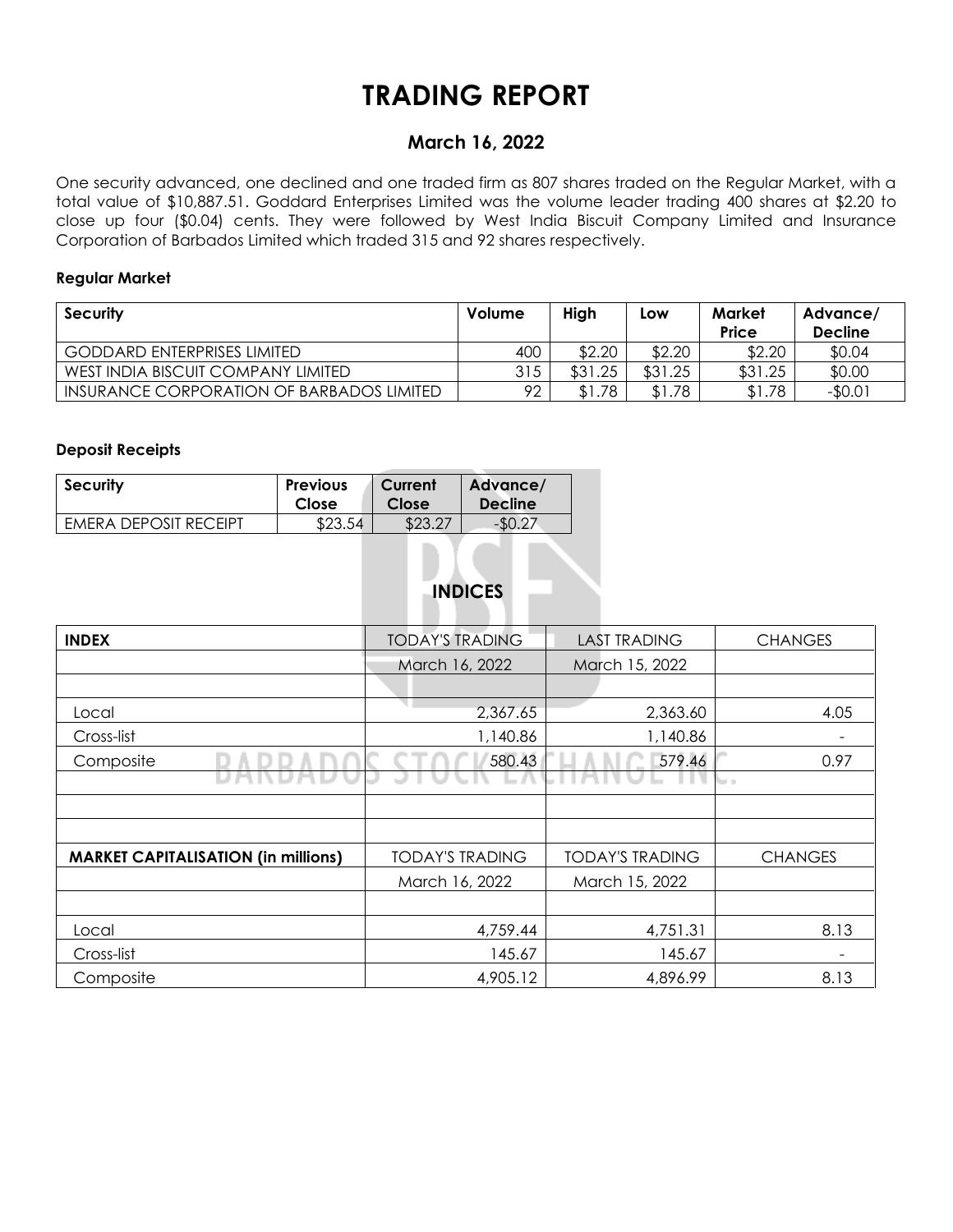# **MUTUAL FUNDS**

| March 16, 2022                                                                           |                                      |   |            |              |            |                             |  |  |  |  |
|------------------------------------------------------------------------------------------|--------------------------------------|---|------------|--------------|------------|-----------------------------|--|--|--|--|
| <b>ENDED</b>                                                                             | <b>NAME OF FUND</b>                  |   | <b>NAV</b> | <b>OFFER</b> | <b>BID</b> | <b>NAV</b><br><b>CHANGE</b> |  |  |  |  |
| 11-Mar-22                                                                                | REPUBLIC CAPITAL GROWTH FUND         | W | 1.4479     |              |            | 0.0598                      |  |  |  |  |
| 11-Mar-22                                                                                | REPUBLIC INCOME FUND                 | W | 1.2331     |              |            | $-0.0004$                   |  |  |  |  |
| 11-Mar-22                                                                                | REPUBLIC PROPERTY FUND               | W | 0.6582     |              |            | $-0.0006$                   |  |  |  |  |
| 11-Mar-22                                                                                | FORTRESS CARIBBEAN GROWTH FUND       | W | 7.4168     | 7.4168       | 7.4168     | $-0.0371$                   |  |  |  |  |
| 11-Mar-22                                                                                | FORTRESS HIGH INTEREST FUND - ACC.   | W | 2.0958     |              |            | $-0.0106$                   |  |  |  |  |
| 11-Mar-22                                                                                | FORTRESS HIGH INTEREST FUND - DIST.  | W | 1.0007     |              |            | $-0.0051$                   |  |  |  |  |
| 31-Jan-22                                                                                | ROYAL FIDELITY SELECT BALANCED FUND  | m | 5.9923     | 5.9923       | 5.8725     | $-0.0500$                   |  |  |  |  |
| 31-Jan-22                                                                                | ROYAL FIDELITY STRATEGIC GROWTH FUND | m | 1.1362     | 1.1362       | 1.1135     | $-0.0236$                   |  |  |  |  |
| 31-Jan-22                                                                                | ROYAL FIDELITY PREMIUM INCOME FUND   | m | 1.7080     | 1.7080       | 1.6739     | 0.0086                      |  |  |  |  |
| 11-Mar-22                                                                                | SAGICOR GLOBAL BALANCED FUND         |   | 2.88       |              |            | 0.00                        |  |  |  |  |
| 11-Mar-22                                                                                | SAGICOR SELECT GROWTH FUND           |   | 1.72       |              |            | $-0.02$                     |  |  |  |  |
| SAGICOR PREFERRED INCOME FUND<br>11-Mar-22                                               |                                      | W | 0.96       |              |            | $-0.01$                     |  |  |  |  |
| * Indicates the Fund is currently ex-div   ^ Indicates the Fund values have been revised |                                      |   |            |              |            |                             |  |  |  |  |

NOTES: QUOTATIONS AND NET ASSET VALUE PER SHARE ARE SUPPLIED BY THE FUND MANAGEMENT. THE OFFERING PRICE INCLUDES NET ASSET VALUE PLUS ENTRY COSTS.

 $m =$  monthly valuation,  $q =$  quarterly valuation,  $w =$  weekly

# **BARBADOS STOCK EXCHANGE INC.**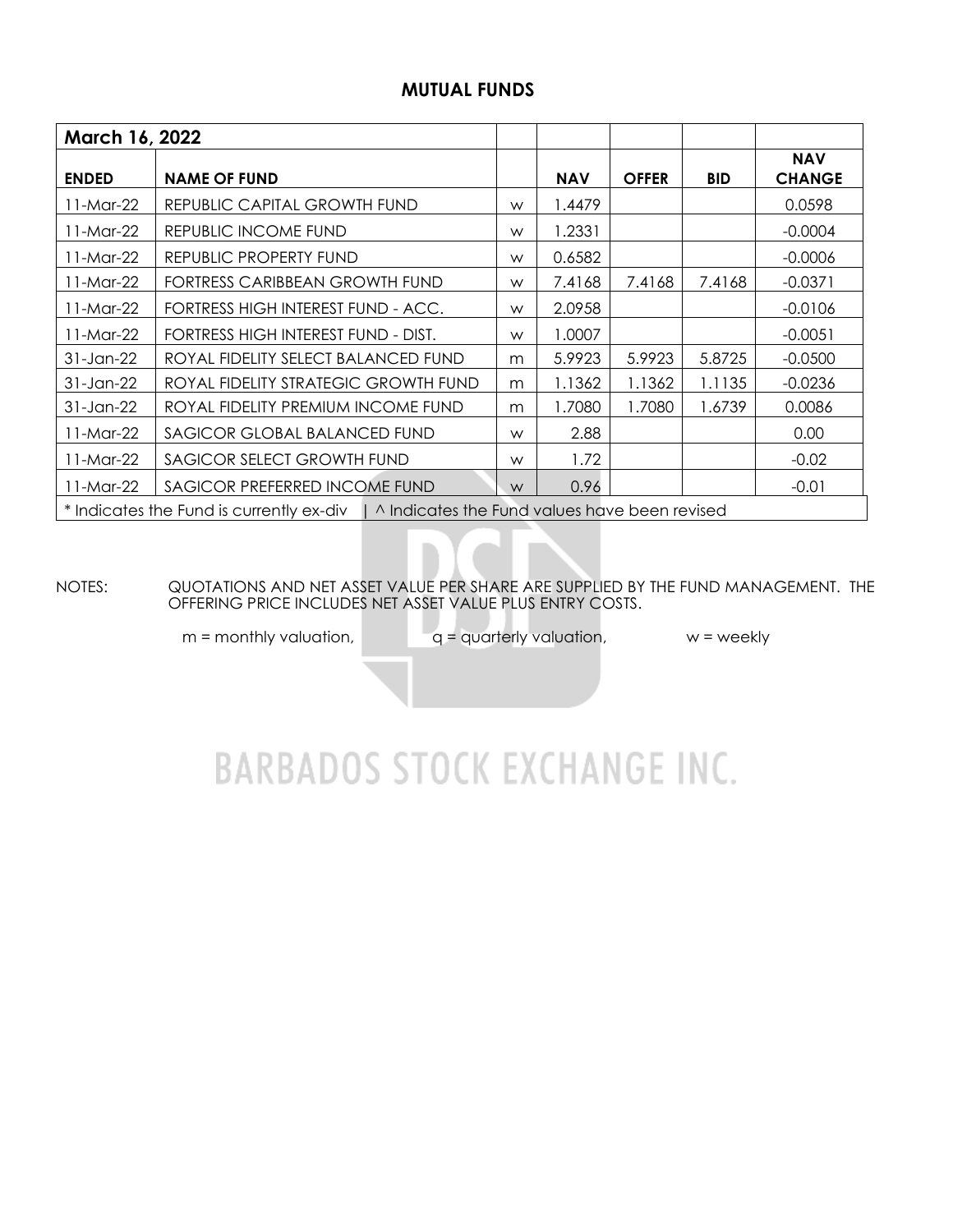# **NEWS \*\*\*\*\*\*\*\*\*\*\*\*\*\*\*\*\*\*\*\*\*\*\*\*\*\*\*\*\*\*\*\*\***

#### **ANNUAL GENERAL MEETINGS**

**Emera Deposit Receipt** – Directors have fixed March 28<sup>th</sup>, 2022, as the record date for the determination of shareholders entitled to receive notice of the Annual General Meeting of the Company which will be held on May 26th, 2022.

#### **DIVIDEND NOTICES**

**FirstCaribbean International Bank** – Directors have declared a dividend of one (\$0.010) US cent per share to be paid on April 22<sup>nd</sup>, 2022, to Shareholders on record at close of business on March 21st, 2022.

#### **BSE NOTICES**

#### **COVID-19 PROCEDURAL UPDATE**

Effective **April 19th, 2021**, the offices of the Barbados Stock Exchange Inc. (BSE) and the Barbados Central Securities Depository Inc. (BCSDI) have reopened. Our office hours are **Monday** to **Friday** from **8:00 a.m.** to **4:00 p.m.**

Kindly note that mandatory digital temperature checks and hand sanitizing for all persons entering the building will be enforced. These checks will be conducted on both staff and clients alike by trained personnel. While we acknowledge that every person with fever may not be COVID-19 positive and that some individuals may present without symptoms, please note that any person with a temperature reading of 100˚ F (37.8˚ C) or over will be denied entry to conduct business within our offices.

We wish to thank you in advance for your understanding, however, we must emphasize that this is a necessary step for the protection of staff and clients alike.

### **TRADING SUSPENSION**

The **Barbados Stock Exchange Inc. (BSE)** wishes to advise that due to non-compliance with **Section 4301.1(1)** of the **Rules of the International Securities Market (ISM)** which states, *"The Exchange may suspend trading in or apply to the FSC for an order to delist a security at any time, subject to any terms and conditions it considers appropriate, if the Exchange is of the opinion that: 1) the listed issuer is in violation of the listing rules or the listing agreement"*, trading in the Common Shares of **Shri Karni Holdings Limited** will be suspended with immediate effect on **February 4th, 2022**.

The **Barbados Stock Exchange Inc. (BSE)** wishes to advise that due to non-compliance with **Section 4.01.3** and subject to **Section 3.01.5.(1)(b)** of the Rules of the Barbados Stock Exchange Inc. trading in the Common Shares of **Banks Holdings Limited** were suspended effective **December 10th, 2019**.

The **Barbados Stock Exchange Inc. (BSE)** wishes to advise that due to non-compliance with **Section 4.01.3** and subject to **Section 3.01.5.(1)(b)** of the Rules of the Barbados Stock Exchange Inc. trading in the Common Shares of **Barbados Dairy Industries Limited** were suspended effective **December 10th, 2019**.

The **Barbados Stock Exchange Inc. (BSE)** wishes to advise that to facilitate the closing of the Scheme of Arrangement effected by way of Section 99 of the Companies Act 1981 of Bermuda involving the transfer of all the issued and outstanding shares in **Sagicor Financial Corporation Limited** to **Alignvest Acquisition II**, it has suspended trading in the security **Sagicor Financial Corporation Limited**.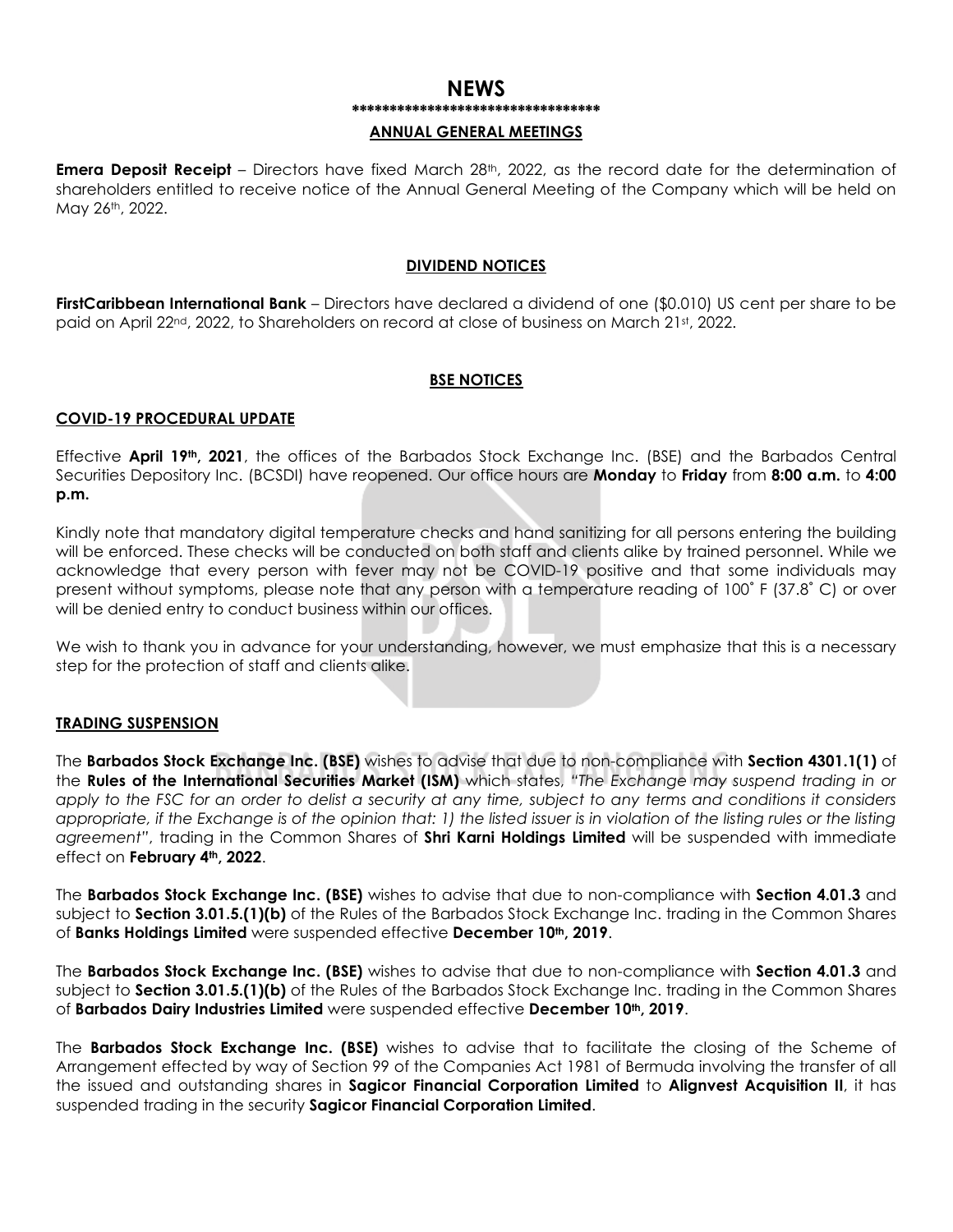| 8th Avenue Belleville, ST. MICHAEL. BARBADOS.   | TEL:436-9871/72 FAX 429-8942 website: |                |         |         |               |                  | www.bse.com.bb         |                     |              |                 |                    |
|-------------------------------------------------|---------------------------------------|----------------|---------|---------|---------------|------------------|------------------------|---------------------|--------------|-----------------|--------------------|
| <b>SHARE SUMMARY INFORMATION</b>                |                                       |                |         |         |               |                  |                        |                     |              |                 |                    |
| Wednesday March 16, 2022                        |                                       |                |         |         |               |                  |                        |                     |              |                 |                    |
| Company                                         | <b>Last Trade</b><br><b>Date</b>      | Volume         | High    | Low     | Last<br>Close | Current<br>Close | <b>Price</b><br>Change | <b>Bid</b><br>Price | Ask<br>Price | <b>Bid Size</b> | Ask<br><b>Size</b> |
| ABV Investments Incorporated                    | 28-Jan-22                             |                |         |         | \$0.30        | \$0.30           |                        | \$0.01              | \$0.30       | 9,539           | 9,400              |
| <b>BICO Limited</b>                             | 17-Feb-22                             |                |         |         | \$3.11        | \$3.11           |                        | \$3.10              | \$3.11       | 70              | 1,830              |
| <b>Banks Holdings Limited -+</b>                | 09-Dec-19                             |                |         |         | \$4.85        | \$4.85           |                        | \$4.85              |              | 14,477          |                    |
| <b>Barbados Dairy Industries Limited -+</b>     | 04-Oct-19                             |                |         |         | \$3.00        | \$3.00           |                        |                     |              |                 |                    |
| <b>Barbados Farms Limited</b>                   | 01-Mar-22                             |                |         |         | \$0.40        | \$0.40           |                        | \$0.40              | \$0.68       | 1,044           | 1,600              |
| Cave Shepherd and Company Limited               | 07-Jan-22                             |                |         |         | \$4.20        | \$4.20           |                        | \$4.20              | \$6.53       | 46              | 1,000              |
| FirstCaribbean International Bank               | 04-Mar-22                             |                | v.      |         | \$1.69        | \$1.69           |                        |                     | \$1.69       |                 | 26,240             |
| Eppley Caribbean Property Fund SCC - Dev Fund   | 08-Mar-22                             |                |         |         | \$0.12        | \$0.12           |                        | \$0.12              | \$0.16       | 400,253         | 000,228            |
| Eppley Caribbean Property Fund SCC - Value Fund | 28-Feb-22                             |                |         |         | \$0.54        | \$0.54           |                        |                     | \$0.54       |                 | 67,392             |
| Goddard Enterprises Limited                     | 16-Mar-22                             | 400            | \$2.20  | \$2.20  | \$2.16        | \$2.20           | \$0.04                 | \$2.18              | \$2.30       | 5,000           | 7,484              |
| Insurance Corporation of Barbados Limited       | 16-Mar-22                             | 92             | \$1.78  | \$1.78  | \$1.79        | \$1.78           | $-$0.01$               | \$1.78              | \$1.98       | 8               | 7,900              |
| One Caribbean Media Limited                     | 30-Mar-21                             |                |         |         | \$2.20        | \$2.20           |                        |                     | \$2.20       |                 | 2,713              |
| Sagicor Financial Corporation Pref 6.5%         | $23$ -Jun-16                          |                |         |         | \$2.26        | \$2.26           |                        |                     |              |                 |                    |
| Sagicor Financial Corporation Limited -+        | 29-Nov-19                             |                |         |         | \$2.80        | \$2.80           |                        |                     |              |                 |                    |
| West India Biscuit Company Limited              | 16-Mar-22                             | 315            | \$31.25 | \$31.25 | \$31.25       | \$31.25          | \$0.00                 | \$14.45             | \$31.25      | 21              | 74                 |
| <b>Emera Deposit Receipt</b>                    | 14-Aug-20                             |                |         |         | \$23.54       | \$23.27          | $-$0.27$               | \$23.00             |              | 30              |                    |
| <b>TOTAL SHARES BOUGHT &amp; SOLD</b>           |                                       | 807            |         |         |               |                  |                        |                     |              |                 |                    |
|                                                 |                                       |                |         |         |               |                  |                        |                     |              |                 |                    |
| <b>Junior Market</b>                            |                                       |                |         |         |               | $\sim$           |                        |                     |              |                 |                    |
| <b>TOTAL SHARES BOUGHT &amp; SOLD</b>           |                                       |                |         |         |               |                  |                        |                     |              |                 |                    |
|                                                 |                                       |                |         |         |               |                  |                        |                     |              |                 |                    |
| <b>Fixed Income</b>                             |                                       |                |         |         |               |                  |                        |                     |              |                 |                    |
| <b>GOB</b> Series B                             | 14-Mar-22                             |                |         |         | \$65.00       | \$65.00          |                        | \$65.00             | \$80.00      | 868,896.22      | 2,732.00           |
| <b>GOB Series C</b>                             |                                       |                |         |         |               |                  |                        |                     |              |                 |                    |
| <b>GOB</b> Series D                             | 12-Nov-19                             |                |         |         | \$50.00       | \$50.00          |                        |                     | \$50.00      |                 | 65,000.26          |
| <b>GOB Series F</b>                             | 17-Feb-22                             |                |         |         | \$89.00       | \$89.00          |                        |                     |              |                 |                    |
| <b>GOB</b> Series I                             | 24-Mar-20                             |                |         |         | \$65.00       | \$65.00          |                        |                     | \$70.00      |                 | 19,617.00          |
| <b>TOTAL SHARES BOUGHT &amp; SOLD</b>           |                                       | $\blacksquare$ |         |         |               |                  |                        |                     |              |                 |                    |
| * = Security is Trading X-Div                   |                                       |                |         |         |               |                  |                        |                     |              |                 |                    |
| $*+* =$ Security is Suspended                   |                                       |                |         |         |               |                  |                        |                     |              |                 |                    |
| $**$ = Rights Issued                            |                                       |                |         |         |               |                  |                        |                     |              |                 |                    |